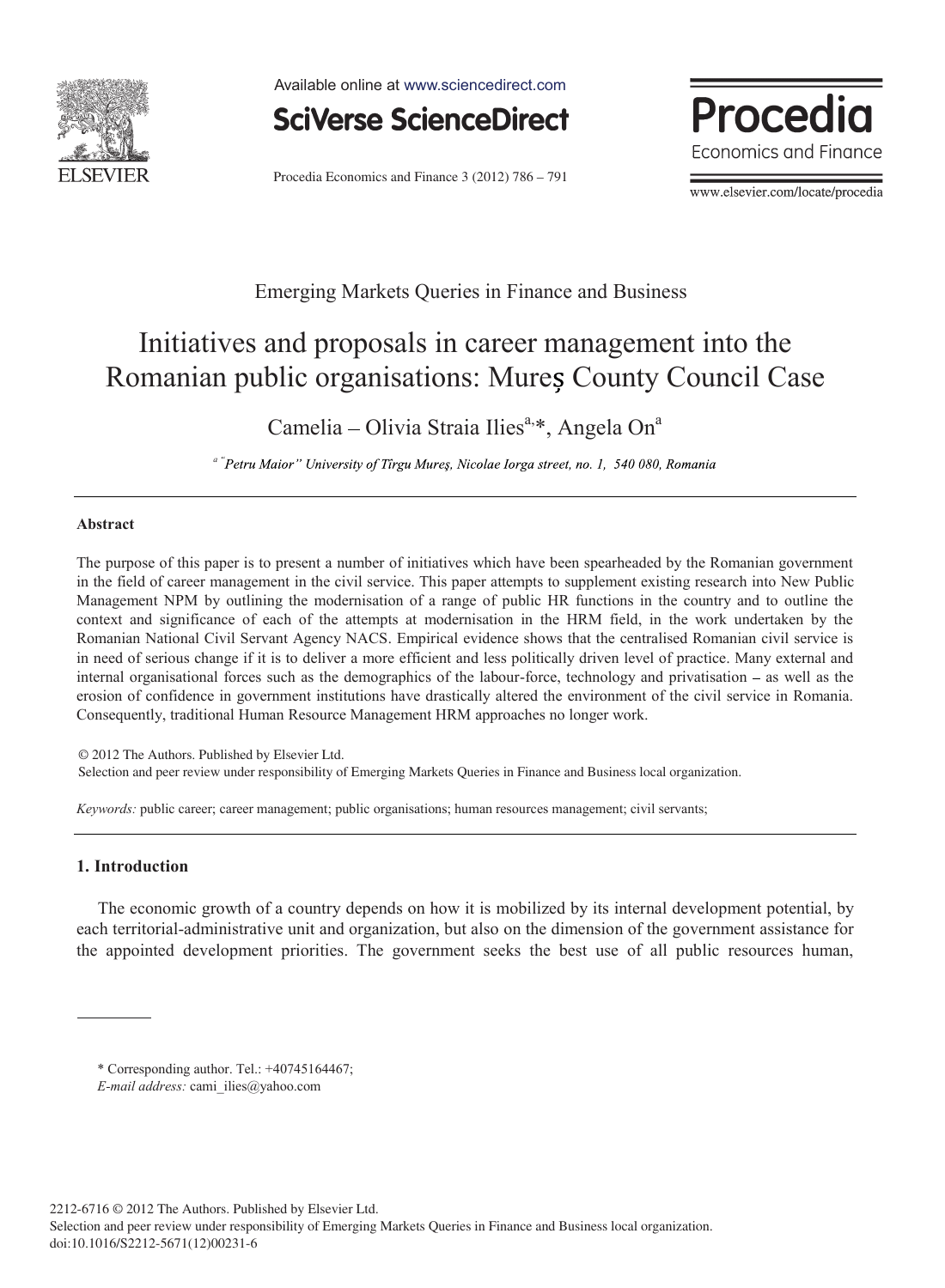material, financial, informational for the dynamics and development of local, regional, national, and by excellence, of European level activities.

Major advances in socio-economic development of a country are visible only when there is a politic, legally appropriate and coherent framework, the effect being maximizing the investment in human capital in order to create value and performance for each undertaken activity. They become even more obvious since there are several concerns regarding the satisfaction of economy requests based on knowledge, which require immediate superior capitalization and capacity for innovation, efficient use of existing knowledge and the latest technologies. Therefore, the condition of human capital development through career management in the Romanian public organizations is imperative.

The stage of development of human resource management practices of Romanian public organizations reinforces our belief that the emphasis was not enough placed on the development and implementation of specific programs of career management officials. Options related to career officials of the Romanian public organizations have been largely dictated by legislative rules and formal measures, distinctively applied to professional classes of the public service, and especially more visible to managers and public operation managers. Therefore, about the development of careers for the public sector employees, we can say it was applied by using the concept only theoretically, in the scripts.

#### **2. Current coordinates of career management within public organizations in the Mures County**

*Career management is one of the cornerstones of public service management and public officials, where the representatives of institutions and public authorities as well as public operators play an important role. This activity covers an important part of human resource management activity, from recruitment and selection, the period of the Newcomer, performance evaluation, establishment of training needs and progress, namely the potential for promotion, development of public operators, mobility and promotion in executive positions, respectively of leadership up to the establishment of wages* " - Indicate references by Lefter, V. Deaconu, A., 2008.

According to the Romanian Constitution, the County Council is the authority of county government, organized at county level to coordinate the activity of commune and town councils in order to achieve public partner services of counties.

Stress at work, the position load, and thus work backlog, a small number of vacancies, lack of experience and domain-specific knowledge, the fact that career management is not considered a priority, resistance to change for management and executive officials, are the causes identified in the Mures County Council that determine a degree of improper application of specific career management programs.

Accordin to the taken observations, following the applied questionnaire and discussions with operators with responsibilities located on different organizational levels within public entities subordinated to the Mures County Council, we have identified the following factors contributing to the inability of entities subordinated to Mures County Council to effectively develop and implement specific programs for career management:

Old organizing structures within entities subordinated to Mures County Council: "Within organization *development, you can see the flexibility of structures and their continuous reconfiguration, highlighting the fact that it also changes the career management systems in a dynamic environment subject to the constant change* - Indicate reference by Armstrong, 2001*.*

Within the Mures County Council, public operators indefinitely occupy a particular position within public organizational structure based on a decision of appointment. *Unless there is reorganization, or a negative evaluation of professional performance, appointments are final.* " - Indicate reference by Rambol Management, 2009. In this context, even if the restructuring should not be an excuse for lack of commitment in planning and career development, in many situations, the organizational structures of the Romanian public entities are not complying with the needs of citizens, as main beneficiary of their provision. Therefore it implies a restructuring